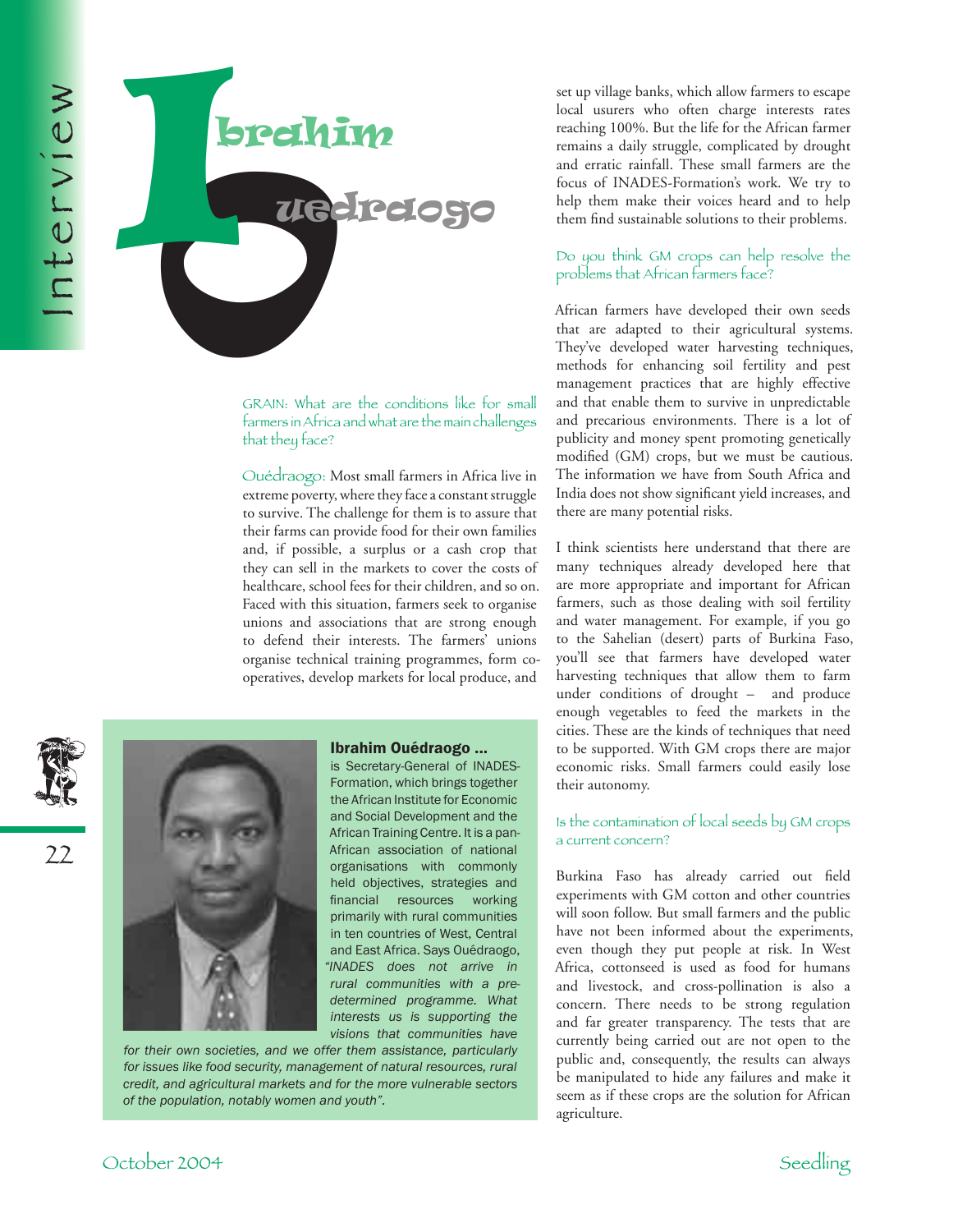$\overline{\mathbf{J}}$  t e r v i e $\lesssim$ 

## What is INADES doing to help inform people about GM crops?

We have helped to put in place a coalition for the promotion of Africa's genetic heritage (Coalition pour la promotion du génétique africaine) and the African Union has put forward two model laws dealing with biosafety and farmers' rights. I think by drawing attention to farmers' rights we can show that, over the long-term, GM crops and the push for patents will lead to the dispossession of the seeds that African farmers have developed over generations.

We're doing awareness building and training work. We've held meetings with elected officials and civil society to inform them of the risks of genetically modified organisms (GMOs). We're currently working on a strategy to bring the information to the village level, to small farmers, so that they can take positions and make their voices heard.

We're up against a strong lobby for GM crops, which speaks directly to the Heads of State and the Ministers of Agriculture. This is not an easy struggle, but we believe it is a just one, in that we are interested in preserving the heritage that we have, which has allowed Africa to live and produce for generations. It is unacceptable to put this at risk for GMOs that can have all kinds of negative consequences.

In June 2004 there was an event in Burkina Faso organised by US Agency for International Development to promote GM agriculture which brought together many heads of state and highlevel officials from West Africa. Why is there this interest in bringing GM crops to West Africa?

Part of the problem is that the national agricultural research programmes are looking to outside sources of funding. The large biotech corporations are eager to support research into genetic engineering, and this has the effect of pushing national research in this direction. And there are also efforts to push African governments into supporting GM crops, like the meeting in Burkina Faso. The objective of the three-day meeting was to push the governments of the region towards accepting biotechnology and allowing GM crops to penetrate the African market.

We organised a parallel event to provide another perspective. We presented our position to all of the national delegations at the meeting and to the press, and we held a public event at the university that brought together over 1000 people,



*Buidling a stone 'diguette' (foreground) around the millet field is a common technique used by farmers in West Africa to combat soil erosion.*

with many delegates from rural NGOs, farmers organisations and village associations from the interior of the country. I think our message was understood and we could see that the people were clearly not convinced of the benefits of GMOs. But there is still a lot of work to be done. Civil society groups in Burkina Faso have united behind a plan of action and advocacy to inform people about the issues through workshops and seminars and through the local media. The idea is to build a critical mass within the population that can put forward a responsible and knowledgeable position on GMOs.

Prior to the ministerial meeting, in April 2004, the NGOs ACCORD, INADES-Formation and GRAIN organised a workshop with elected officials in Burkina Faso to explain our concerns over GMOs and to point out the advantages there are for African countries to apply the model laws of the African Union. This was followed by a similar conference with civil society organisations and a press conference. Immediately after the conference, the US Embassy reacted, saying that they wanted me to meet with them to explain why we had taken a position contradicting the state's position on GMOs. They were concerned because the Ministerial conference was set to take place in a couple of months and they were concerned about anti-GMO elements mobilising around it.